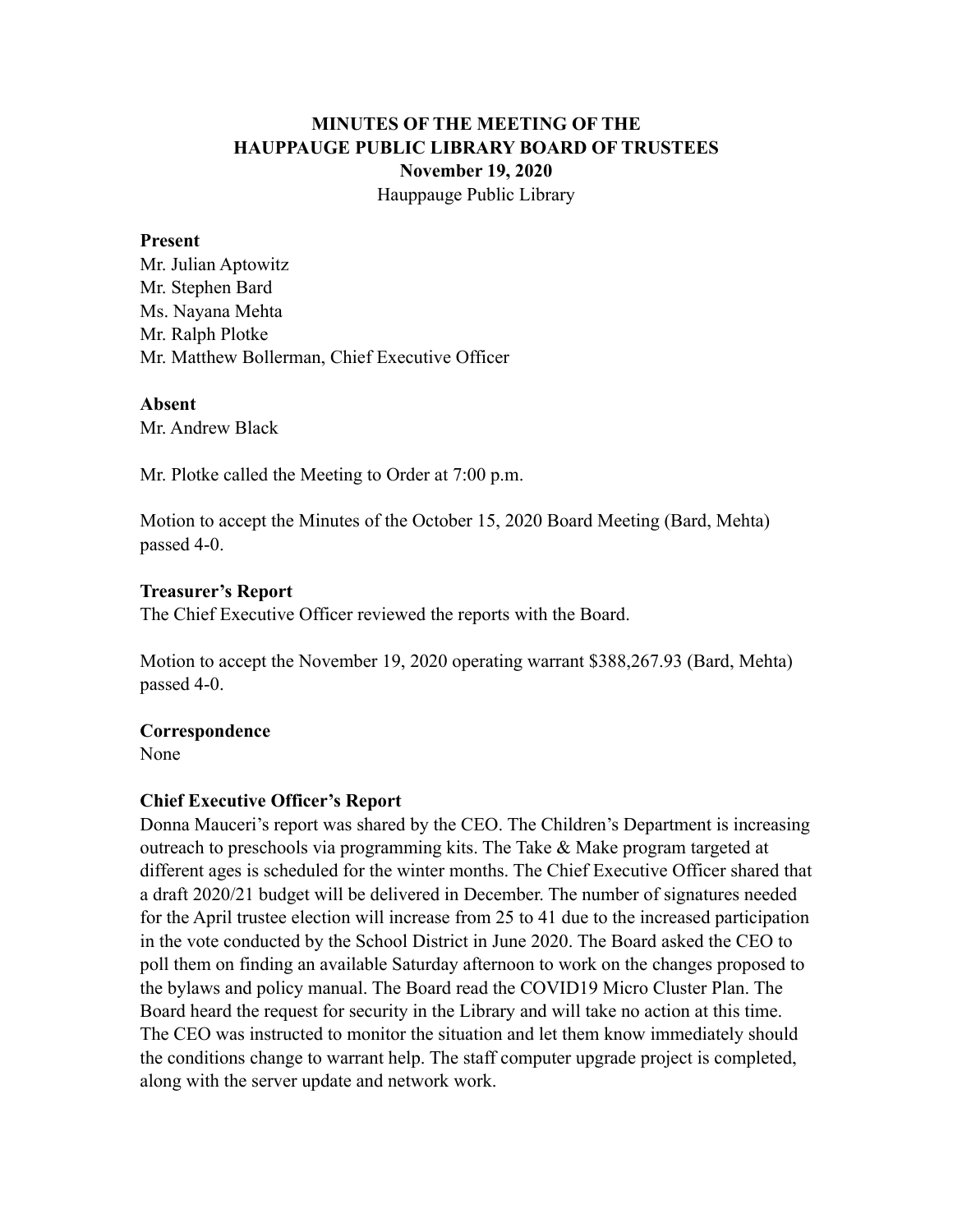## **November 19, 2020 Minutes (Page Two)**

Motion to accept personnel report dated November 19, 2020 (Bard, Mehta) passed 4-0.

**Committee Reports**  None

**Old Business**  None

## **New Business**

Motion to approve the 2021 Suffolk Cooperative Library System proposed budget (Mehta, Bard) passed 4-0.

Motion to cast five votes for Suffolk Cooperative Library System trustee candidate Diane Hartill (Bard, Mehta) passed 4-0.

Motion to set the date of the 2021 Hauppauge Public Library Budget Vote and Trustee Election for Tuesday April 6, 2021 and to instruct the Chief Executive Officer to begin preparations for the vote as needed (Mehta, Bard) passed 4-0.

Motion to hold a public budget hearing and forum for the trustee candidates to speak on Thursday March 25, 2021 (Mehta, Bard) passed 4-0.

Motion to approve the staff pay dates for 2021 (January 8, January 22, February 5, February 19, March 5, March 19, April 2, April 16, April 30, May 14, May 28, June 11, June 25, July 9, July 23, August 6, August 20, September 3, September 17, October 1, October 15, October 29, November 12, November 26, December 10, December 24.) (Mehta, Bard) passed 4-0.

Motion to adjust the Hours of Operation of the Library to Monday and Wednesday, 9 am to 8 pm; Tuesday, Thursday and Friday, 9 am to 7 pm; Saturday, 9 am to 5 pm and Sunday, noon to 5 pm (Mehta, Aptowitz) passed 4-0.

Motion to continue the hiring freeze for all positions at the Library until June 30, 2021 (Bard, Mehta) passed 4-0.

Motion to increase the allocations to the following from the unassigned fund balances:

Committed Funds \$65,000 to Compensated Absences \$50,000 to New York State Retirement \$190,361 to Post-Employment Benefits